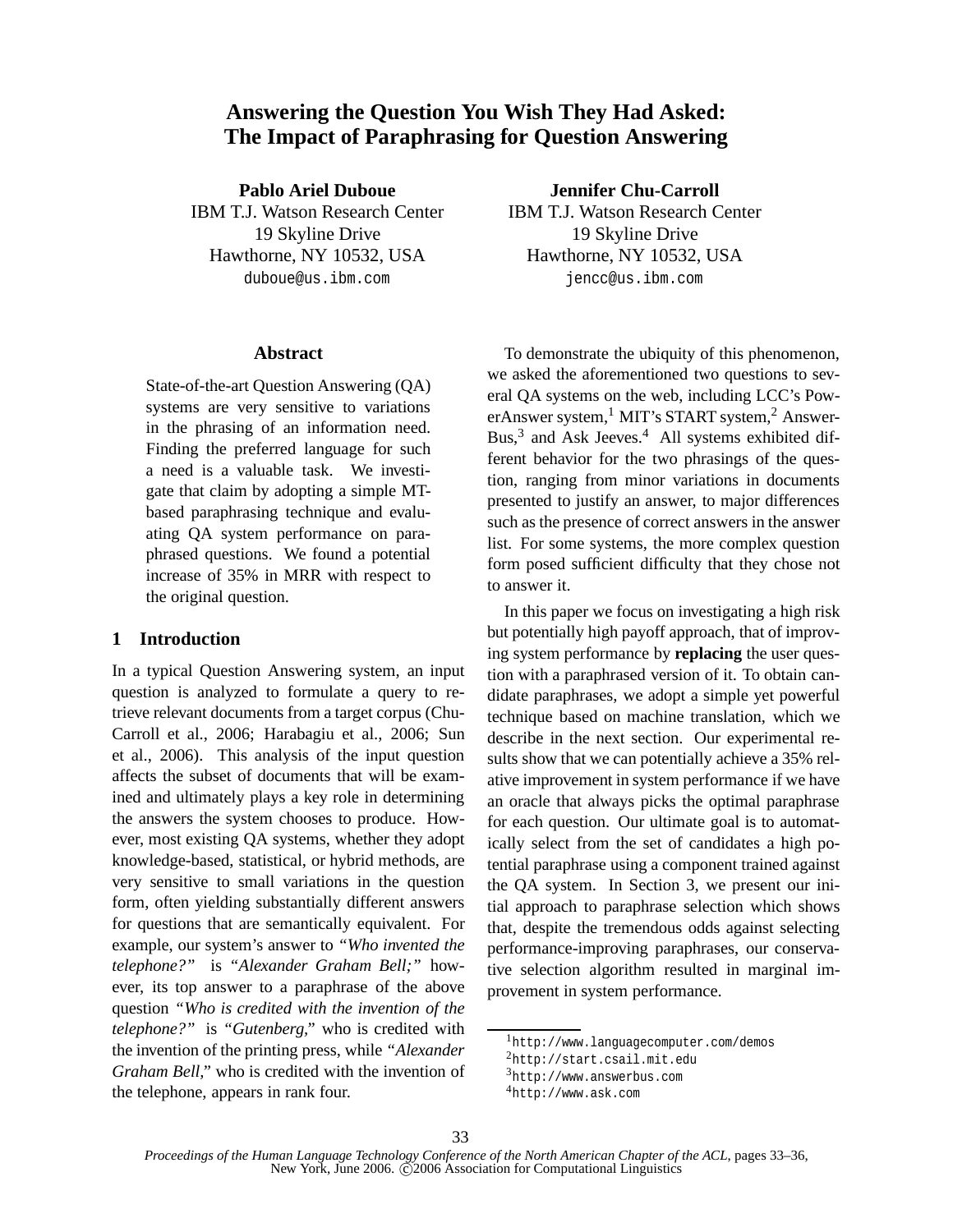| (A) | What toxins are most<br>$en \rightarrow it$<br>hazardous to expectant<br>mothers?     | Che tossine sono più peri-<br>colose alle donne incinte? $it\rightarrow en$                                         | Which toxins are more<br>dangerous to the preg-<br>nant women? |
|-----|---------------------------------------------------------------------------------------|---------------------------------------------------------------------------------------------------------------------|----------------------------------------------------------------|
| (B) | Find out about <b>India's</b><br>nuclear weapons pro-<br>$en \rightarrow es$<br>gram. | Descubra sobre el pro-<br>grama de las armas nu- $es \rightarrow en$ of the nuclear weapons<br>cleares de la India. | Discover on the <b>program</b><br>of India.                    |

Figure 1: Example of lexical and syntactical paraphrases via MT-paraphrasing using Babelfish.

### **2 MT-Based Automatic Paraphrasing**

To measure the impact of paraphrases on QA systems, we seek to adopt a methodology by which paraphrases can be automatically generated from a user question. Inspired by the use of parallel translations to mine paraphrasing lexicons (Barzilay and McKeown, 2001) and the use of MT engines for word sense disambiguation (Diab, 2000), we leverage existing machine translation systems to generate semantically equivalent, albeit lexically and syntactically distinct, questions.

Figure 1 (A) illustrates how MT-based paraphrasing captures lexical paraphrasing, ranging from obtaining simple synonyms such as *hazardous* and *dangerous* to deriving more complex equivalent phrases such as *expectant mother* and *pregnant woman*. In addition to lexical paraphrasing, some two-way translations achieve structural paraphrasing, as illustrated by the example in Figure 1 (B).

Using multiple MT engines can help paraphrase diversity. For example, in Figure 1 (B), if we use the @promt translator<sup>5</sup> for English-to-Spanish translation and Babelfish<sup>6</sup> for Spanish-to-English translation, we get *"Find out on the* **nuclear armament program of India***"* where both lexical and structural paraphrasings are observed.

The motivation of generating an array of lexically and structurally distinct paraphrases is that some of these paraphrases may better match the processing capabilities of the underlying QA system than the original question and are thus more likely to produce correct answers. Our observation is that while the paraphrase set contains valuable performanceimproving phrasings, it also includes a large number of ungrammatical sentences which need to be fil-



Figure 2: System Architecture.

tered out to reduce negative impact on performance.

# **3 Using Automatic Paraphrasing in Question Answering**

We use a generic architecture (Figure 2) that treats a QA system as a black box that is invoked after a paraphrase generation module, a feature extraction module, and a paraphrase selection module are executed. The preprocessing modules identifies a paraphrase of the original question, which could be the question itself, to send as input to the QA system. A key advantage of treating the core QA system as a black box is that the preprocessing modules can be easily applied to improve the performance of any QA system.<sup>7</sup>

We described the paraphrase generation module in the previous section and will discuss the remaining two modules below.

**Feature Extraction Module.** For each possible paraphrase, we compare it against the original question and compute the features shown in Table 1. These are a subset of the features that we have experimented with and have found to be meaningful for the task. All of these features are required in or-

<sup>5</sup>http://www.online-translator.com

<sup>6</sup>http://babelfish.altavista.com

 $7$ In our earlier experiments, we adopted an approach that combines answers to all paraphrases through voting. These experiments proved unsuccessful: in most cases, the answer to the original question was amplified, both when right and wrong.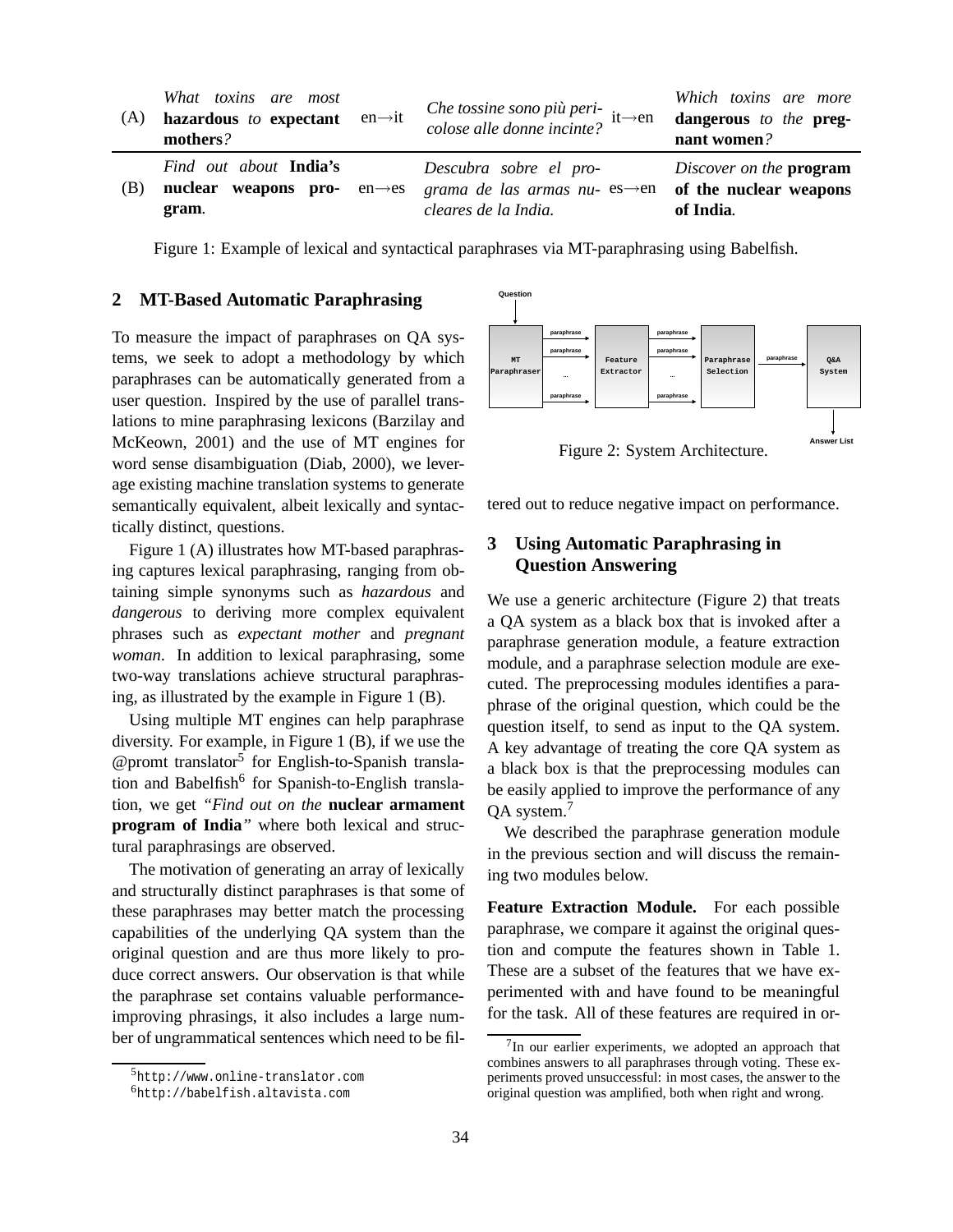| <b>Feature</b>  | <b>Description</b>                                                               | Intuition                                                |
|-----------------|----------------------------------------------------------------------------------|----------------------------------------------------------|
| <b>Sum</b>      | The sum of the IDF scores for all terms in                                       | Paraphrases with more informative terms for              |
| IDF             | the original question and the paraphrase.                                        | the corpus at hand should be preferred.                  |
| Lengths         | Number of query terms for each of the para-<br>phrase and the original question. | We expect QA systems to prefer shorter para-<br>phrases. |
| Cosine          | The distance between the vectors of both                                         | Certain paraphrases diverge too much from the            |
| <b>Distance</b> | questions, IDF-weighted.                                                         | original.                                                |
| Answer          | Whether answer types, as predicted by our                                        | Choosing a paraphrase that does not share an             |
| <b>Types</b>    | question analyzer, are the same or overlap.                                      | answer type with the original question is risky.         |

Table 1: Our features, computed for each paraphrase by comparing it against the original question.

der not to lower the performance with respect to the original question. They are ordered by their relative contributions to the error rate reduction.

**Paraphrase Selection Module.** To select a paraphrase, we used JRip, the Java re-implementation of ripper (Cohen, 1996), a supervised rule learner in the Weka toolkit (Witten and Frank, 2000).

We initially formulated paraphrase selection as a three-way classification problem, with an attempt to label each paraphrase as being "worse," the "same," or "better" than the original question. Our objective was to **replace** the original question with a paraphrase labeled "better." However, the priors for these classes are roughly 30% for "worse," 65% for "same," and 5% for "better". Our empirical evidence shows that successfully pinpointing a "better" paraphrase improves, on average, the reciprocal rank for a question by 0.5, while erroneously picking a "worse" paraphrase results in a 0.75 decrease. That is to say, errors are 1.5 times more costly than successes (and five times more likely). This scenario strongly suggests that a high precision algorithm is critical for this component to be effective.

To increase precision, we took two steps. First, we trained a cascade of two binary classifiers. The first one classifies "worse" versus "same or better," with a bias for "worse." The second classifier has classes "worse or same" versus "better," now with a bias towards "better." The second step is to constrain the confidence of the classifier and only accept paraphrases where the second classifier has a 100% confidence. These steps are necessary to avoid decreasing performance with respect to the original question, as we will show in the next section.

# **4 Experimental Results**

We trained the paraphrase selection module using our QA system, PIQUANT (Chu-Carroll et al., 2006). Our target corpus is the AQUAINT corpus, employed in the TREC QA track since 2002.

As for MT engines, we employed Babelfish and Google MT,<sup>8</sup> rule-based systems developed by SYSTRAN and Google, respectively. We adopted different MT engines based on the hypothesis that differences in their translation rules will improve the effectiveness of the paraphrasing module.

To measure performance, we trained and tested by cross-validation over 712 questions from the TREC 9 and 10 datasets. We paraphrased the questions using the four possible combinations of MT engines with up to 11 intermediate languages, obtaining a total of 15,802 paraphrases. These questions were then fed to our system and evaluated per TREC answer key. We obtained a baseline MRR (top five answers) of 0.345 running over the original questions. An oracle run, in which the best paraphrase (or the original question) is always picked would yield a MRR of 0.48. This potential increase is substantial, taking into account that a 35% improvement separated the tenth participant from the second in TREC-9. Our three-fold cross validation using the features and algorithm described in Section 3 yielded a MRR of 0.347. Over 712 questions, it replaced 14, two of which improved performance, the rest stayed the same. On the other hand, random selection of paraphrases decreased performance to 0.156, clearly showing the importance of selecting a good paraphrase.

<sup>8</sup>http://translate.google.com